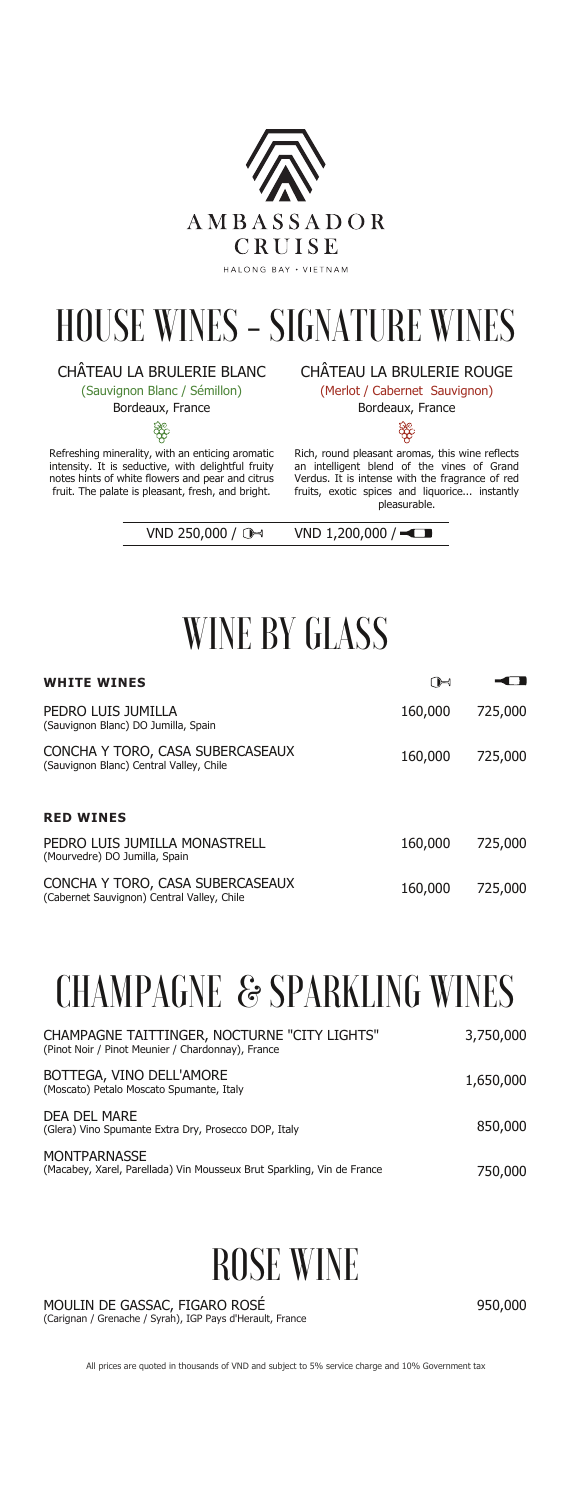## WHITE WINE

| CORDIER, LA CROIX BACALAN<br>(Semillon Sauvignon) Bordeaux, France                   | 950,000   |
|--------------------------------------------------------------------------------------|-----------|
| <b>MAISON CASTEL</b><br>(Sauvignon Blanc) Bordeaux, France                           | 1,050,000 |
| <b>TRIMBACH</b><br>(Gewurztraminer) Alsace, France                                   | 2,100,000 |
| DOMAINE LAROCHE, "LES CHANOINES"<br>(Chardonnay) Chablis, Bourgogne, France          | 2,550,000 |
| PURATO, CATARRATTO "ORGANIC"<br>(Pinot Grigio) IGT Terre Sicilia, Italy              | 1,050,000 |
| CONCHA Y TORO, CASILLERO DEL DIABLO RESERVA<br>(Chardonnay) Casablanca Valley, Chile | 1,100,000 |
| D'ARENBERG, THE STUMP JUMP<br>(Riesling Sauvignon Marsanne) McLaren Vale, Australia  | 1,250,000 |
| VILLA MARIA, PRIVATE BIN<br>(Chardonnay) East Coast, New Zealand                     | 1,550,000 |
| <b>OBIKWA</b><br>(Chenin Blanc) Western Cape, South Africa                           | 850,000   |

All prices are quoted in thousands of VND and subject to 5% service charge and 10% Government tax

| CORDIER, LA CROIX BACALAN<br>(Merlot) Bordeaux, France                                     | 950,000   |
|--------------------------------------------------------------------------------------------|-----------|
| <b>MAISON CASTEL</b><br>(Merlot) Bordeaux, France                                          | 1,050,000 |
| GUIGAL, COTES DU RHONE<br>(Syrah, Grenache, Mourvèdre) Rhône, France                       | 1,650,000 |
| CHÂTEAU CLARKE, BARON EDMOND DE ROTHSCHILD<br>(Merlot, Cabernet Sauvignon) Listrac, France | 3,900,000 |
| <b>CHÂTEAU MONT REDON</b><br>(Red Blend) Châteauneuf du Pape AOC, France                   | 3,900,000 |
| PURATO, "ORGANIC"<br>(Nero d'Avola) DOC Sicilia, Italy                                     | 1,050,000 |
| CONCHA Y TORO, CASILLERO DEL DIABLO RESERVA<br>(Carmenere) Rapel Valley, Chile             | 1,100,000 |

D'ARENBERG, THE STUMP JUMP (Grenache Shiraz Mourvedre) McLaren Vale, Australia

VILLA MARIA, PRIVATE BIN (Cabernet Merlot) Hawkes Bay, New Zealand

SUSANA BALBO, SIGNATURE (Malbec) San Carlos, Uco Valley, Argentina

OBIKWA (Pinotage) Western Cape, South Africa 1,250,000

 $\overline{\phantom{a}}$ 

 $\overline{\phantom{a}}$ 

1,550,000

2,300,000

850,000

## RED WINE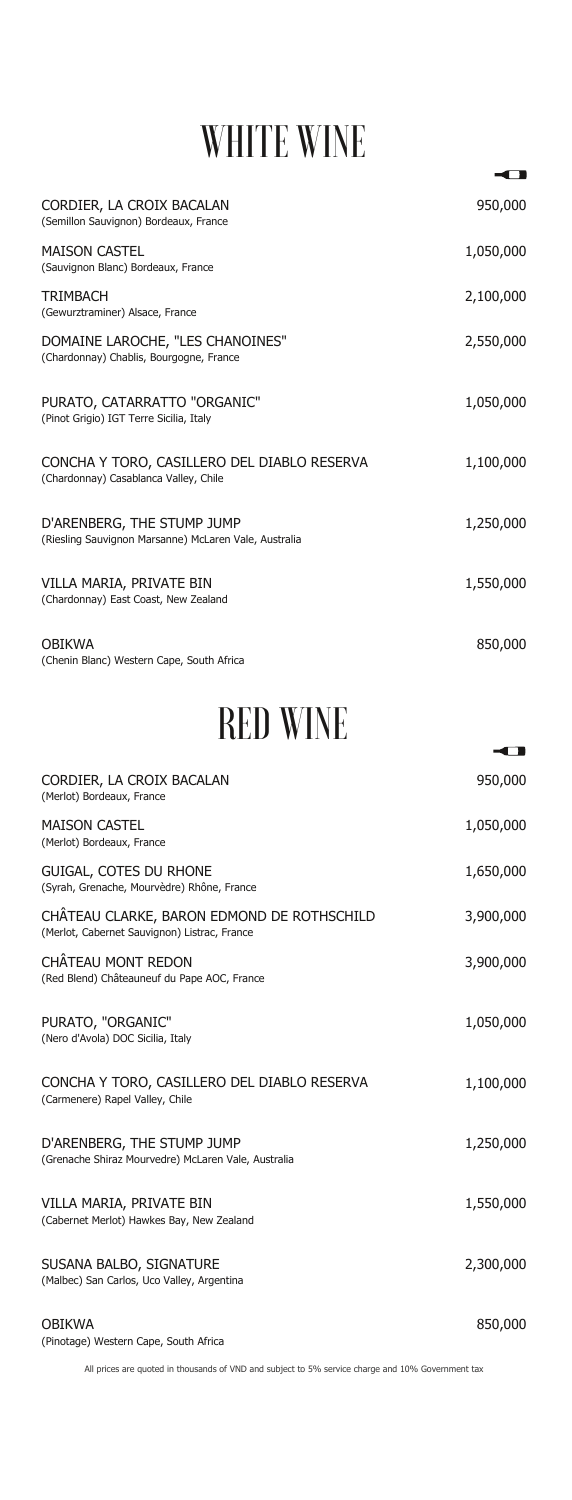# DRINK LIST

| <b>MARTINI BIANCO</b>    | 110,000 1,650,000 |
|--------------------------|-------------------|
| <b>MARTINI ROSSO</b>     | 110,000 1,650,000 |
| <b>MARTINI EXTRA DRY</b> | 110,000 1,650,000 |
| CAMPARI BITTER           | 110,000 1,400,000 |
| <b>RICARD</b>            | 110,000 1,400,000 |

## APÉRITIFS

 $\bigoplus$ 

 $\overline{\phantom{a}}$ 

| <b>HENNESSY XO</b>          | 470,000 5,650,000 |
|-----------------------------|-------------------|
| RÉMY MARTIN XO              | 470,000 5,650,000 |
| <b>HENNESSY VSOP</b>        | 200,000 2,400,000 |
| RÉMY MARTIN VSOP            | 200,000 2,400,000 |
| CHÂTEAU DU BREUIL, CALVADOS | 200,000 2,400,000 |
| NOVAL TAWNY PORT, PORTUGAL  | 170,000 1,900,000 |

### DIGESTIFS

| BELVEDERE LUXURY VODKA |                   | 190,000 2,450,000 |
|------------------------|-------------------|-------------------|
| ABSOLUT VODKA          | 120,000 1,550,000 |                   |
| SMIRNOFF VODKA         |                   | 110,000 1,400,000 |

### VODKA

| <b>BACARDI CARTA BLANCA</b>     | 110,000 1,400,000 |
|---------------------------------|-------------------|
| <b>HAVANA CLUB RESERVA DARK</b> | 120,000 1,550,000 |
| CAPTAIN MORGAN GOLD             | 120,000 1,550,000 |
| CAPTAIN MORGAN DARK             | 120,000 1,550,000 |

### RUM

| <b>BOMBAY SAPPHIRE DRY GIN</b> | 120,000 1,550,000 |
|--------------------------------|-------------------|
| <b>GORDON'S LONDON DRY GIN</b> | 110,000 1,400,000 |

### GIN

| <b>JOSE CUERVO ESPECIAL</b> |  | 110,000 1,400,000 |
|-----------------------------|--|-------------------|
|-----------------------------|--|-------------------|

## TEQUILA

JOHNNIE WALKER GOLD LABEL RESERVE 220,000 2,850,000

| JOHNNIE WALKER DOUBLE BLACK     | 170,000 | 2,200,000         |
|---------------------------------|---------|-------------------|
| JOHNNIE WALKER BLACK LABEL      | 130,000 | 1,700,000         |
| JOHNNIE WALKER RED LABEL        |         | 100,000 1,300,000 |
| <b>BALLANTINES 17 YEARS OLD</b> | 220,000 | 2,850,000         |
| <b>BALLANTINES 12 YEARS OLD</b> | 160,000 | 2,050,000         |
| CHIVAS REGAL 18 YEARS OLD       | 220,000 | 2,850,000         |
| CHIVAS REGAL 12 YEARS OLD       | 160,000 | 2,050,000         |
| <b>J&amp;B RARE</b>             |         | 100,000 1,300,000 |

#### BLENDED SCOTCH WHISKY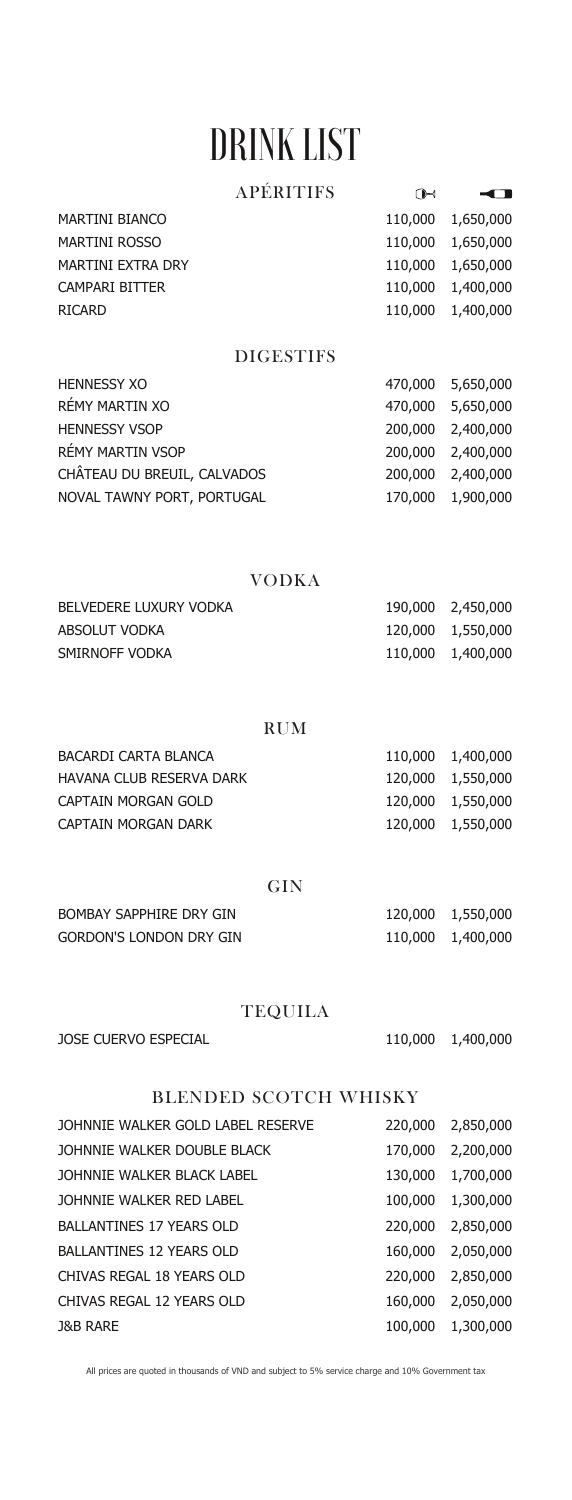| SINGLE MALT WHISKY           | $\bigcap$ |           |
|------------------------------|-----------|-----------|
| <b>MACALLAN 12 YEARS OLD</b> | 280,000   | 3,350,000 |
| SINGLETON 18 YEARS OLD       | 320,000   | 5,000,000 |
| SINGLETON 12 YEARS OLD       | 180,000   | 2,150,000 |
| <b>IRISH WHISKY</b>          |           |           |
| <b>JAMESON IRISH WHISKY</b>  | 100,000   | 1,300,000 |
| <b>BOURBON WHISKY</b>        |           |           |
| <b>JIM BEAM</b>              | 100,000   | 1,300,000 |
| <b>TENNESSEE WHISKY</b>      |           |           |
| <b>JACK DANIEL'S</b>         | 150,000   | 1,950,000 |
| <b>LIQUEURS</b>              |           |           |
| <b>BAILEY'S</b>              | 110,000   | 1,300,000 |
| <b>KAHLUA</b>                | 110,000   | 1,300,000 |
| <b>COINTREAU</b>             | 110,000   | 1,300,000 |
| <b>MALIBU</b>                | 110,000   | 1,300,000 |

GRAND MARNIER JAGERMEISTER

110,000 1,300,000 110,000 1,300,000 110,000 1,300,000

| SIGNATURE COCKTAILS      |         |
|--------------------------|---------|
| 7 WONDERS                | 160,000 |
| <b>HALONG BAY BREEZE</b> | 160,000 |
| <b>BOURBON LEMONADE</b>  | 160,000 |
| <b>LADY LIPSTICK</b>     | 160,000 |
|                          |         |

| <b>COCKTAILS</b>                                                                                                        |         |
|-------------------------------------------------------------------------------------------------------------------------|---------|
| APERITIF COCKTAILS<br>Americano, Negroni, Kir Royal                                                                     | 160,000 |
| <b>MARTINIS</b><br>Dry Martini, Perfect Martini, Dirty Martini, Espresso Martini                                        | 160,000 |
| <b>MARGARITAS</b><br>Classic Margarita, Blue Margarita, Frozen Margarita, Passion fruit Margarita, Strawberry Margarita | 160,000 |
| <b>MOJITOS</b><br>Classic Mojito, Passion Fruit Mojito, Strawberry Mojito, Jager Mojito                                 | 160,000 |
| <b>DAIQUIRIS</b><br>Daiguiry, Lemon Daiguiry, Mango Daiguiry, Pineapple Daiguiry                                        | 160,000 |
| VODKA BASED<br>Blue Ocean, Black Russian, White Russian, Screwdriver                                                    | 160,000 |
| <b>RUM BASED</b>                                                                                                        | 160,000 |

| Caipirinha, Mai Tai, Pina Colada, Cuba Libre                                     |         |
|----------------------------------------------------------------------------------|---------|
| <b>GIN BASED</b><br>Tom Collins, Singapore Sling                                 | 160,000 |
| <b>WHISKY BASED</b><br>Godfather, Rosemary, Tennessee, Whisky Daisy, Whisky Sour | 160,000 |
| <b>MOCKTAILS</b>                                                                 | Ý       |
| STRAWBERRY DELIGHT                                                               | 95,000  |
| <b>FOUR SEASONS</b>                                                              | 95,000  |
| <b>SHIRLEY TEMPLE</b>                                                            | 95,000  |
|                                                                                  |         |